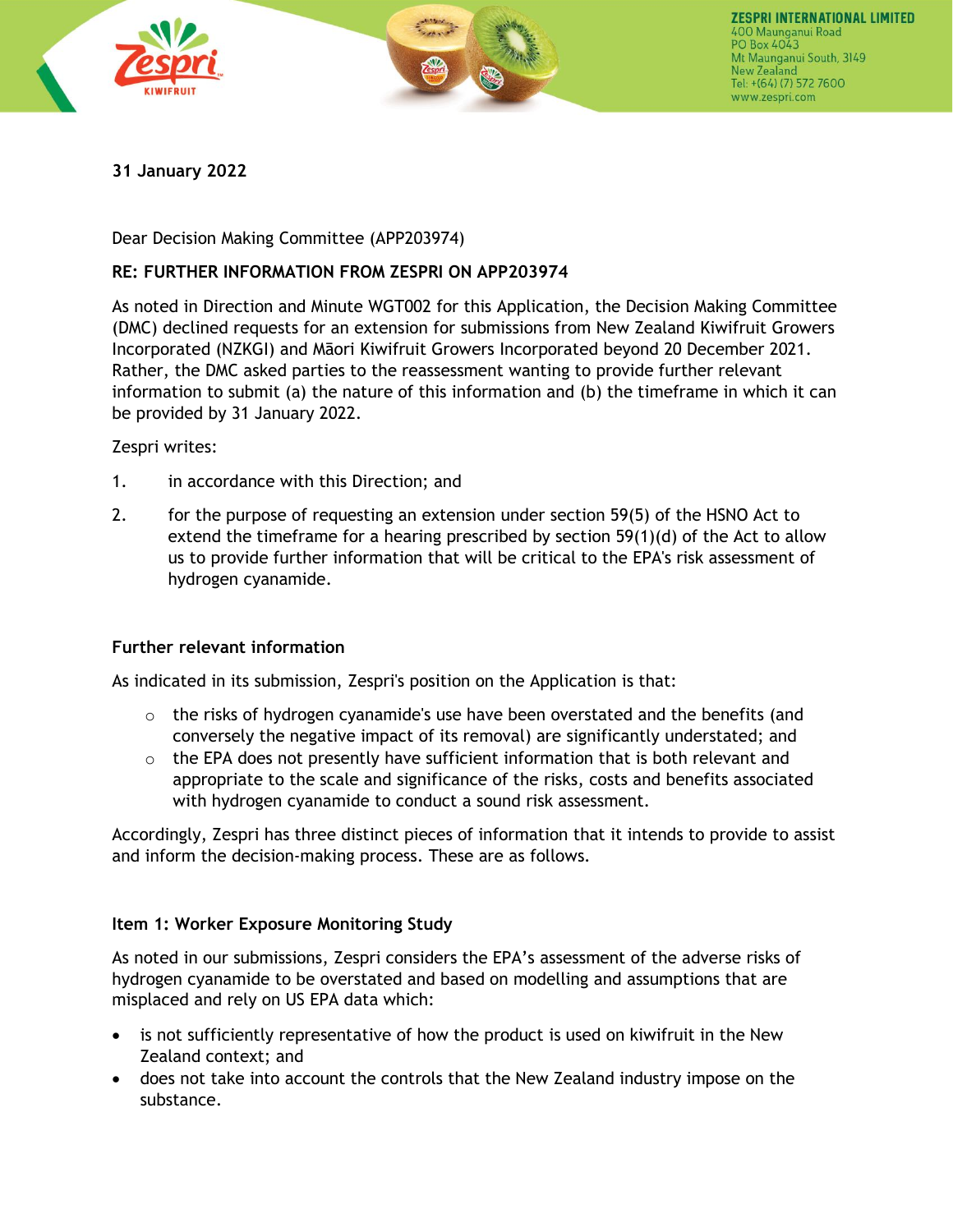Accordingly, Zespri is commissioning an exposure monitoring study in the New Zealand context to quantify the efficacy of current, existing applicator control measures in reducing hydrogen cyanamide exposure. In our letter dated 14 October 2021, we asked the EPA to clarify the worker exposure scenarios used in Appendix B of the EPA's application to model the risk to operators. The EPA advised in a response sent in a letter dated 22 October 2021 that:

*It is sometimes difficult to reconcile the modelling with the actual reality of how things happen in the field. This is why the "ultimate" higher tier for operator/worker exposure is actual field experiments.*

The reference values used by the EPA in the application report are derived from studies in the USA involving application to citrus, pecans, stone fruit, grapes and pome fruit – all significantly different to kiwifruit. Factors such as the level of foliage present and the equipment used are likely to impact not only on the behaviour of spray particles but also worker exposure. The studies used are not representative of the kiwifruit industry as the plants are grown in different configurations – ie kiwifruit are grown on pergolas – hydrogen cyanamide is sprayed in dormancy when no leaves are present, and different equipment is used compared with these studies.

Zespri is working on the precise methodology for this study and is keen to work with the EPA and WorkSafe on trial design to ensure the data we collect is robust and can inform the EPA's risk modelling, as well as help us accurately determine the best controls to keep our people safe.

For the testing to accurately measure exposure, it can only be done at the time of year when hydrogen cyanamide is used (and when the vines have no leaves) so the relevant conditions are assessed. Accordingly, we intend to conduct this monitoring study at the earliest opportunity, which is in winter 2022, monitoring any potential exposure during actual commercial applications of hydrogen cyanamide to kiwifruit orchards.

There are two aspects to our high-level approach for the monitoring study. The first will directly determine any hydrogen cyanamide exposure of spray operators using monitoring patches on spray contractor's bodies, under protective clothing and equipment, following current PPE requirements. These patches will be worn during application and any cyanamide exposure would be quantified after the contractors' shift.

The second approach will be to sample spray contractor's urine for the hydrogen cyanamide metabolite N- acetylcyanamide. These studies will be conducted during the application window for hydrogen cyanamide to kiwifruit – ie July to September.

The first opportunity to conduct this monitoring is during winter 2022 during the application period. We aim to provide a report summarising the results in **spring 2022**. We note that recent HSNO committee member Dr Nick Roskruge has advised his support for this approach we are proposing to ensure the worker exposure risk assessment is accurate.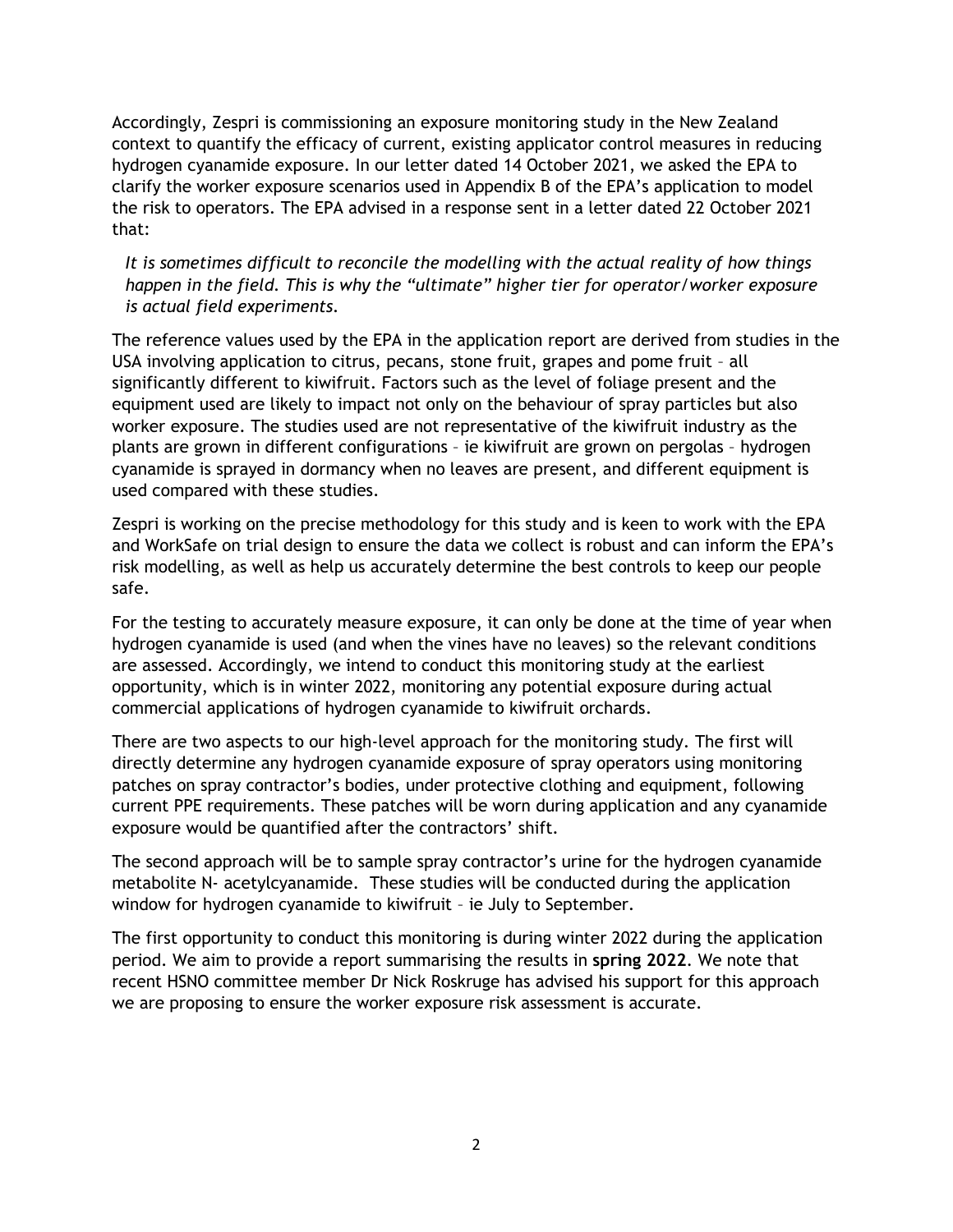#### **Item 2: Bird survey**

Zespri disagrees with the assertion that there is significant risk to birds from hydrogen cyanimide use and our growers consistently inform us that there are few birds in and around orchards in winter when hydrogen cyanamide is applied. Zespri intends to conduct a bird survey on orchards in winter 2022, to help determine whether or not additional risk mitigation measures may be required to reduce the risk to birds, such as use of scarers immediately after hydrogen cyanamide application.

Zespri commissioned a review from Wildlands Consultancy, *Preliminary review of the effects of hydrogen cyanamide on birds in kiwifruit orchards in Aotearoa New Zealand* and submitted this to the EPA in December 2021. A key conclusion from this report is that sampling of bird populations in the season of application is required to better understand any risk from use of hydrogen cyanamide to birds.

As this survey will take place in winter 2022, it will also be available in **spring 2022**.

### **Item 3: Toxicologist report**

Zespri has commissioned BartCrofts Scientific Services to provide an expert toxicology review of the EPA's risk assessment. Zespri has already submitted a preliminary scoping review from these toxicologists which already identifies areas of disagreement with the EPA's worker risk assessment.

As the EPA has stated in a variety of forums, such as the 2021 Agcarm annual conference, there is a shortage of toxicologists with the necessary expertise to understand and assess the risk to people from using agrichemicals. The EPA has acknowledged that this is a constraint on its own ability to progress work in as timely a manner as it would hope. Submitters seeking the services of toxicologists to review the EPA's application report face the same difficulties.

The toxicologists we commissioned have said that the preliminary report was all they could produce by the submission deadline of 20 December 2021. They have advised that a full report can be completed and submitted to the EPA in **April 2022.**

### **Request for extension**

To date, Zespri has made, and will continue to make, every effort to provide the information in as timely a manner as possible following the release of the EPA's application. Zespri's ongoing wish is to engage constructively with the EPA on this important reassessment.

As noted in our submissions, without these three critical pieces of research, the EPA does not currently have the information required to conduct a robust assessment of:

- the level of risk posed to human health and the environment by the use of hydrogen cyanamide in kiwifruit in New Zealand;
- whether the benefits of hydrogen cyanamide outweigh the risks (after controls are applied); and/or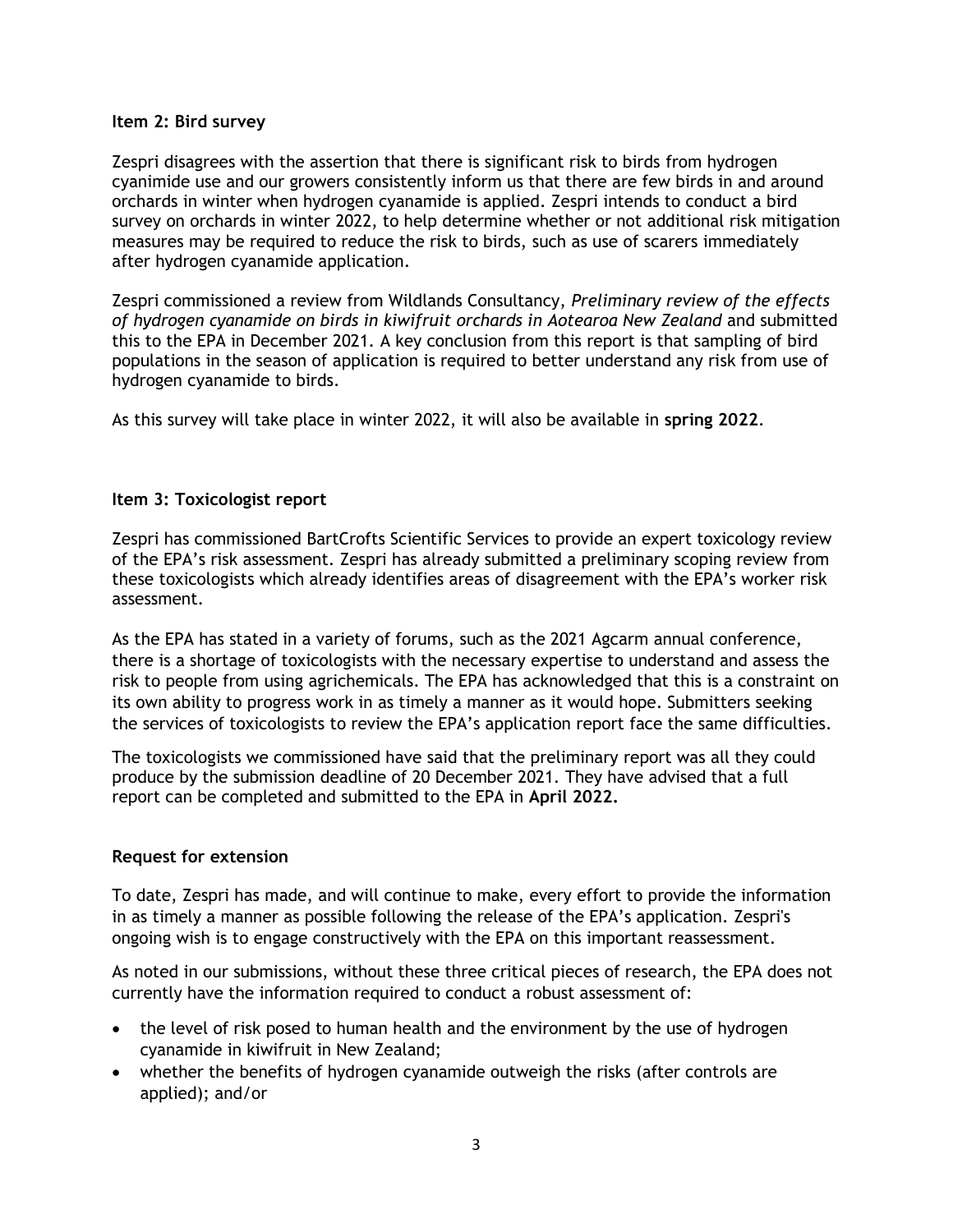• whether the residual risks are acceptable given the uses of hydrogen cyanamide.

The EPA will want to ensure the information it considers is both relevant and appropriate to the scale and significance of the risks, costs and benefits associated with hydrogen cyanamide. The information we intend to provide is required to ensure that any decision in this reassessment is made based on accurate, relevant evidence. In addition to providing essential information required for the EPA's risk assessment, these studies and research will also be critical in determining what controls should be recommended to mitigate risks to operators, such as the need for improved PPE, closed-cab sprayers and/or closed mixing/loading systems.

Accordingly, while we understand that a hearing date has not yet been set down, Zespri requests the DMC use section 59 (5) of the HSNO Act to extend the timeframe by which the hearing date must be fixed (prescribed by section 59 (1) (d) of the Act) to allow us time to provide this relevant information.

### *No urgency*

Zespri acknowledges that an extension will delay the hearing. However, it is not clear what the basis is for urgency. In particular, we note that:

- The report from the EU providing the "new information" on which this application report is based is from 2010 (12 years old).
- Mr John Levers made his application to the EPA in February 2019, two-and-a-half years ago.
- The EPA took 18 months to take action as a result of that decision, issuing the application to reassess on 20 September 2021.

Accordingly, it is not reasonable to require interested parties to provide a complete response to the Application within a period of four months. This is particularly so, when the adverse impact to Zespri, our growers and their communities, should hydrogen cyanamide be removed as proposed by the EPA is \$2.8 billion over 10 years.<sup>1</sup>

## *No prejudice to submitters by extending hearing*

Zespri acknowledges that an extension will delay the hearing. However, the applicant (EPA) and submitters will not be unduly prejudiced by extending this timeframe, even if they do not consent to the waiving of the timeframe. $2$ 

Relevantly, the EPA's reassessment decision is unlikely to be concluded by the 2022 hydrogen cyanamide application season in any event (based on the timeframes from recent other large reassessments). Therefore, there is no prejudicial impact in awaiting the results of further testing and research before the EPA proceeds to evaluation and public hearing.

Conversely, all submitters will be prejudiced if the hearing does proceed without this further information:

<sup>1</sup> As discussed at Section 4 of our submissions, based on the EPA's own *Risk Assessment Methodology*, the magnitude of the effect is massive.

 $2$  Section 59 (4) (b) of the HSNO Act.